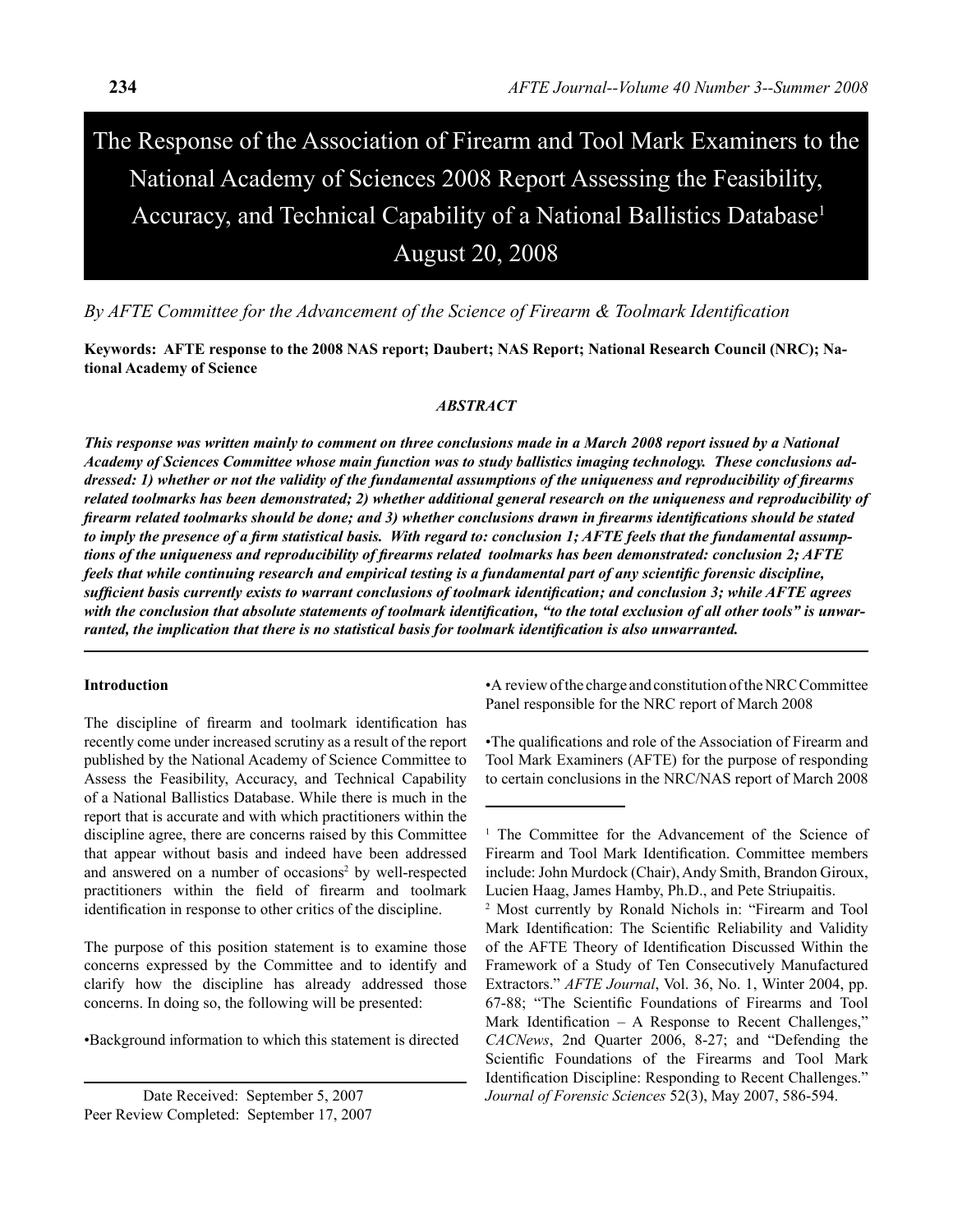•A basic review of firearm and tool mark identification to include the critical and fundamental issues of toolmark uniqueness and interpretation

•AFTE's response to specific issues and concerns raised in the NRC/NAS report of March 2008

•Concluding remarks

## **Background Information**

The National Research Council (NRC), working under the National Academy of Sciences (NAS) on a project sponsored by the National Institute of Justice (NIJ) undertook a lengthy study of the current ballistic imaging technology commonly known as IBIS and NIBIN as it might apply to a proposed national database of computerized images of bullets and/or cartridge cases from all new firearms sold in the United States. This mission is embodied in the NRC committee's title- *The Committee to Assess the Feasibility, Accuracy, and Technical Capability of a National Ballistics Database.* The efforts of this committee covered the period from 2004 to the issuance of their report in March of 2008<sup>3</sup>. The ultimate conclusion of this committee was given in a single sentence on page 4 of the Executive Summary- *"A national reference ballistic image database of all new and imported guns is not advisable at this time."* The Association of Firearm and Tool Mark Examiners (AFTE) has no quarrel with this conclusion as it appears to be the end result of careful consideration. At the same time, it is quite apparent the NRC committee felt strongly about wanting to be understood as *having not gone on record against* the use of forensic firearm identification as a legitimate forensic science discipline based on the following quotations from the report:

"…this study is neither a verdict on the uniqueness of firearm related toolmarks generally nor an assessment of the validity of firearms identification as a discipline" (Chapter 1, p. 5).

"…some readers may attempt to infer from this review a stance by this committee, for or against the validity of firearms identification generally. From this perspective some may argue that our narrow focus on the uniqueness of ballistic images amounts to missing the proverbial elephant standing in the room: that is, we should extend any conclusion on the strength or weakness of ballistic image evidence to infer the strength or weakness of ballistic toolmark evidence more globally. We reiterate that no such conclusion is intended by this report" (Chapter 1, pp.  $5 - 6$ ).

"The proposal for this study explicitly precluded the committee from assessing the admissibility of forensic firearms evidence in court" (Chapter 1, p. 6).

"We do not in any way offer a determination of whether ballistics evidence should or should not be admissible in court proceedings" (Chapter 1, p. 7).

In spite of their repeated statements to the contrary and their acknowledged limitations, the NRC/NAS Committee drew three conclusions regarding traditional forensic firearm identification issues. AFTE is not in agreement with the first of these statements because it does not appear to be the result of careful consideration or any in-depth search of the available literature. With the second statement, AFTE is in only partial agreement, and with the third, AFTE is in agreement.

## **NRC Conclusion #1:**

"Underlying the specific tasks which the committee was charged is the question of whether firearms-related toolmarks are unique: that is, whether a particular set of toolmarks can be shown to come from one weapon to the exclusion of all others. Very early in its work the committee found this question cannot now be definitively answered" (Executive Summary, p. 3 and Chapter 3, p. 22).

## **NRC Conclusion #2:**

"Additional general research on the uniqueness and reproducibility of firearm related toolmarks would have to be done if the basic premises of firearms identification are to be put on a more solid scientific footing (Chapter 3, p. 23).

# **NRC Conclusion #3:**

"Conclusions drawn in firearms identification should not be made to imply the presence of firm statistical basis when none has been demonstrated. (Chapter 3, p. 23).

3 Suggested citation: National Research Council. (2008). *Ballistic Imaging*. Committee to Assess the Feasibility, Accuracy, and Technical Capability of a National Ballistics Database, Daniel Cork; John E. Rolph; Eugene S. Meieran; and Carol V. Petrie, eds. Committee on Law and Justice and Committee on National Statistics, Division of Behavioral and Social Sciences and Education; National Materials Advisory Board, Division of Engineering and Physical Sciences. Washington, DC: The National Academies Press. Additional copies of this report are available from The National Academies Press, 500 Fifth Street, NW, Lockbox 285, Washington, DC 2005; (800) 624-3313 (in the Washington metropolitan area); Internet. http//www.na.edu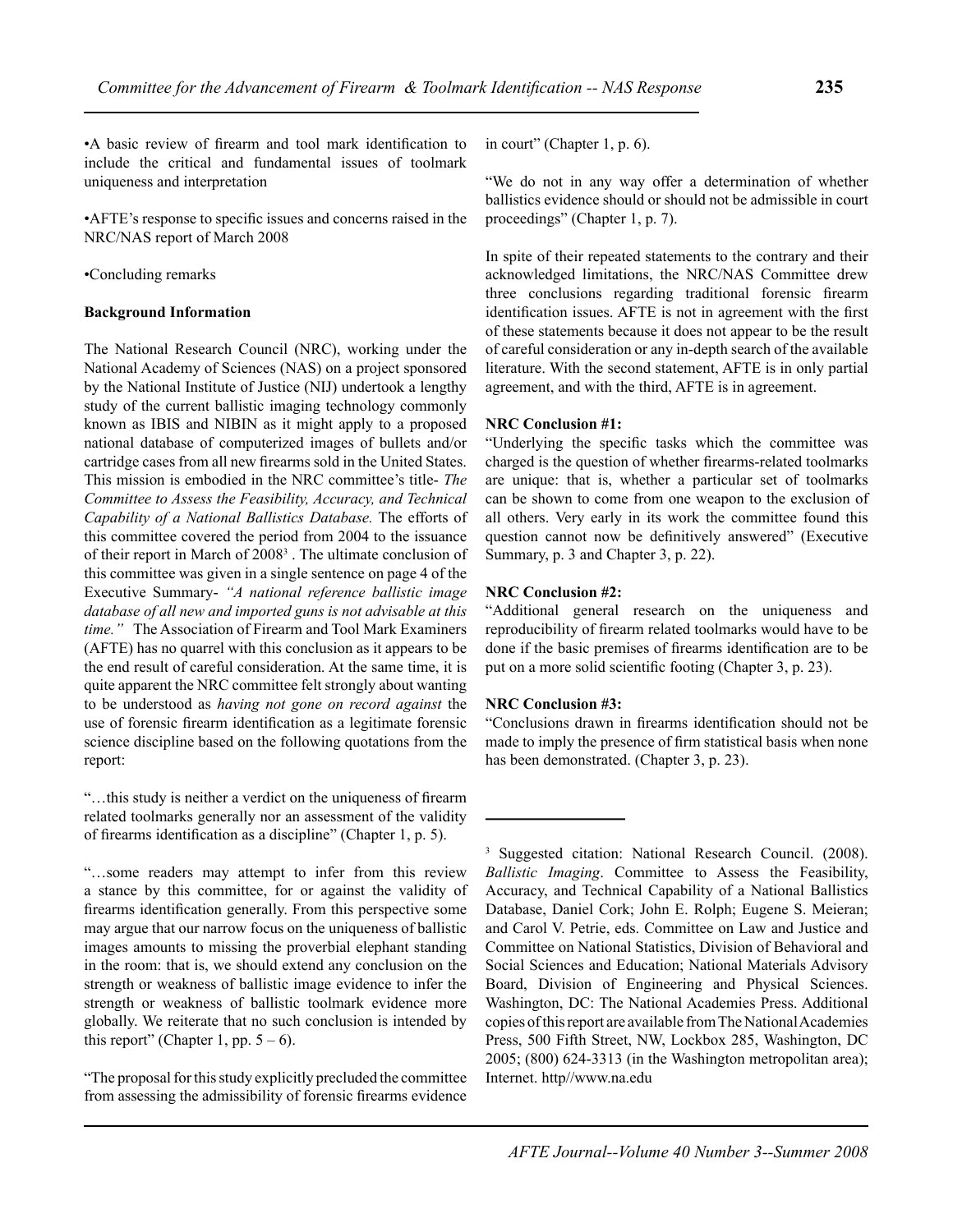# **The Purpose and Constitution of the NRC Committee Panel**

To begin, it is important to understand the charge made to the Committee as well as the manner in which the Committee was constructed to meet the needs of the charge. In the Executive Summary, the report reads:

…the panel's charge is to:

(1) Assess the technical feasibility, through analysis of the uniqueness of ballistic images, the ability of imaging systems to capture unique characteristics and to parameterize them, the algorithmic and computational challenges of an imaging database, the reproducibility of ballistic impressions and the ability of imaging systems to extract reproducible information from ballistics impressions.

(2) Assess the statistical probabilities that ballistics evidence presented would lead to a match with images captured in a database, whether and how the base rate can be estimated for those crimes that present bullet or casing evidence that do in fact come from a gun that produced a database entry, and the probabilities and consequences of false positives and false negatives.

(3) Assess the operational utility of ballistics evidence in criminal investigations – that is the extent to which it is used or can be used to identify crime guns and suspects and to solve specific crimes.

(4) Assess the sources of error in ballistic database matching (from examination, digitization, computer matching, chain of custody, documentation of tests, and expert confirmation), how they may be quantified, and how these errors interact (Executive Summary, p. 2).

In the Committee's own words, the task was focused on the issue of "ballistic images" and related ancillary issues. Immediately it is important to understand that the issue of ballistic images and the evidence with which a qualified firearm and toolmark examiner works and on which he or she bases opinions are not the same thing. At best, ballistic images represent a second generation of the actual evidence. Indeed, that is the reason for the existence of the NRC/NAS Committee – to determine whether or not this second generation of ballistic images is suitable for the intended task – as a nationwide search program to identify potential links between shootings.

As important as understanding what the Committee was supposed to do, it is also important to understand what the Committee itself recognized as limitations, specifically, "What the Committee Study Does Not Do." Though they comment on the issue of toolmark uniqueness, at the very outset they state that it was not part of the charge *nor considered as an issue* when seeking to construct the Committee. Specifically,

"First, and most significantly, *this study is neither a verdict on the uniqueness of firearm-related toolmarks generally nor an assessment of the validity of firearms identification as a discipline…*The uniqueness of firearm-related toolmarks is a much broader question – and a very important one – but it is not one that our committee was **constituted** [emphasis added] to address" (Chapter 1, p. 5),

In the Preface of the report, the Committee identified the decision not to include an active firearm and toolmark examiner on the committee. AFTE Past-President Ann Davis approached the NAS Committee in February of 2004 offering the assistance of nine (9) qualified scientists in the discipline of firearm and toolmark identification to assist the committee as subject matter experts<sup>4</sup>. To date, this *ad hoc* committee formed by Past-President Davis was never approached for technical assistance or to facilitate the understanding of the multi-faceted factors that influence and affect the discipline of firearm and toolmark identification. They do indicate they had the counsel of AFTE member Lawden Yates though they do not describe the extent to which he was consulted. They also indicate contacting examiners for the purpose of discussing micro-stamping but, apparently, none of the more seminal issues of the discipline. Finally, they identified two recognized forensic scientist practitioners in the review of the final report, only one of which is a firearms examiner.

For the purpose of the charge, "to focus on 'the uniqueness of ballistics images' – that is, on the uniqueness and reproducibility of the markings (toolmarks) left on cartridge cases and bullets as they are recorded or measured by various technologies (e.g., photography or surface metrology)" (Chapter 1, p. 5) it appears that the manner in which the NRC committee was constituted was arguably appropriate. For the purpose of discussing toolmark uniqueness and the evolution of close to one hundred years worth of research and study into the foundations of firearm and toolmark identification and the uniqueness of toolmarks, it appears that the committee was neither well constituted nor gave sufficient consideration to practitioners within the field.

<sup>4</sup> Ms. Davis formed the NAS Advisory Committee of technical experts and provided all contact information to Daniel Cork and Carol Petri after Ms. Davis' first address to the NAS Feasibility Committee.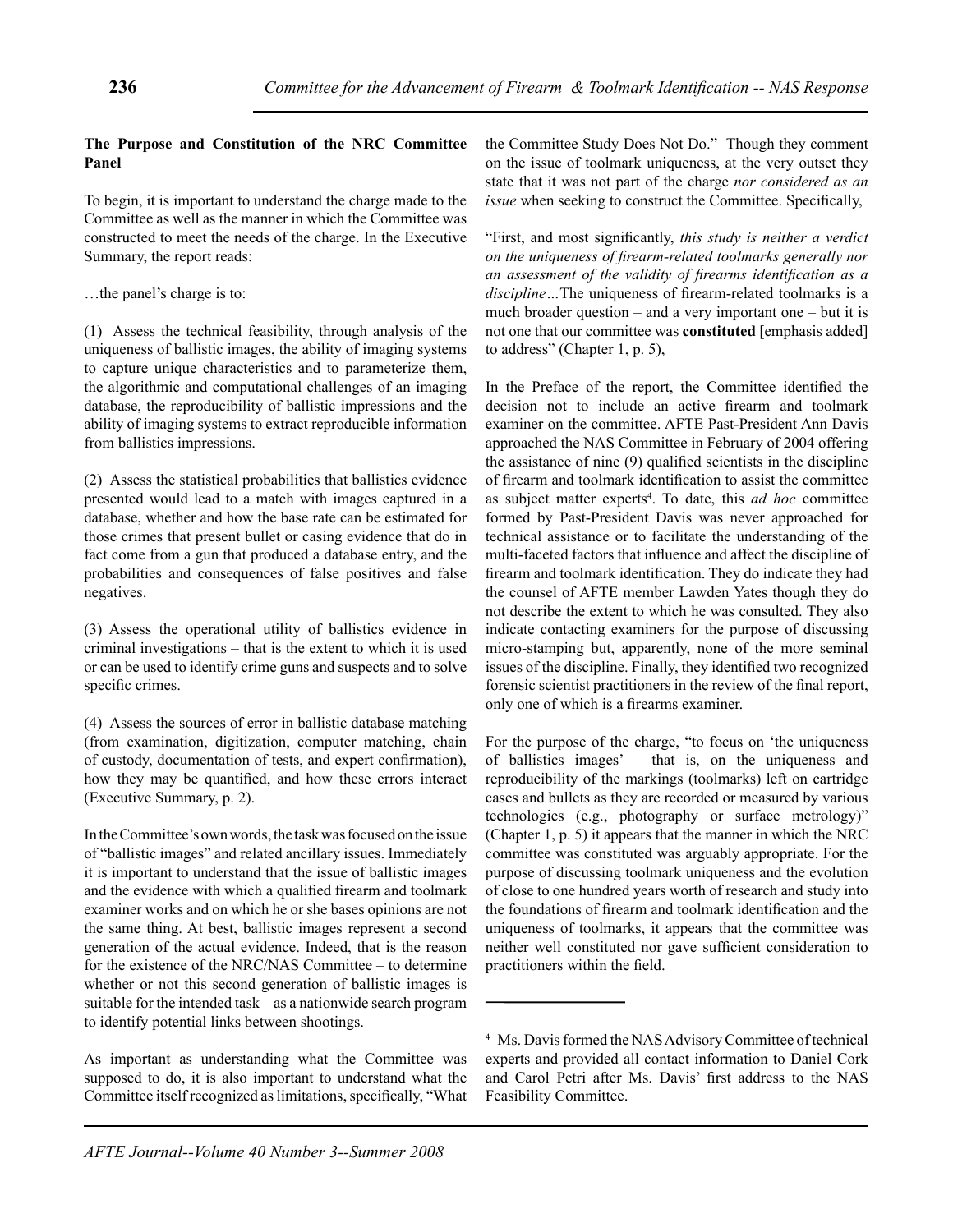This concern is only heightened when the Committee itself asserted, "it is possible to speak meaningfully about ballistic image database performance without first fully accepting or concluding the fundamental uniqueness of toolmarks" (Chapter 1, p. 6). This heightens the concern because without a need to accept the "fundamental uniqueness of toolmarks," there is also not a need to investigate it as fully as would otherwise be the case.

Simply put, for the purposes for which it was charged, the Committee appears to have been constituted well enough. When it extended beyond that charge to comment on the issue of toolmark uniqueness, the Committee was neither constituted appropriately enough nor did it have the necessary resources or motivation to investigate that issue to the depth necessary to adequately comment on it. That is the context within which the concerns expressed by the NRC/NAS Committee have been made. Answering these concerns will necessitate introductory statements demonstrating first AFTE's qualifications to respond and second, a basic introduction into firearm and toolmark identification.

## **AFTE as the Relevant Community to Respond to Certain NRC Conclusions**

In 1969 a dedicated group of forensic scientists came together for the first time to form the Association of Firearm and Tool Mark Examiners – a professional organization now most commonly known by its acronym AFTE. At its inception, its membership was essentially, if not exclusively, composed of examiners employed in municipal, state and federal crime laboratories in the United States. Presently its membership is international and includes members in Canada, the United Kingdom (England, Northern Ireland and Scotland), France, Belgium, Germany, the Netherlands, Finland, Denmark, Norway, Greece, Italy, Israel, Saudi Arabia, the United Arab Emirates, South Africa, Australia, New Zealand, the Philippines and Japan. In addition, many private examiners are currently represented among AFTE's membership of approximately 920 individuals. These private examiners are available to criminal defense attorneys who wish to have the findings of any government laboratory re-evaluated. AFTE members specialize in the study and examination of the various markings produced by firearms and other tools on the objects with which they come in contact. In the case of firearms, these are bullets and cartridge cases.

The founders of AFTE recognized the need for the exchange of information and methods, the development of standards, and the furtherance of research in this specialized area of forensic science. This has always been particularly true in the case of firearms as new products and new manufacturing

methods frequently appear. Over the last 39 years, AFTE has accomplished these purposes through conducting and sponsoring annual training seminars involving the theory and practice of firearm and toolmark examination and identification, by fostering the exchange of information between crime laboratories for the improvement, standardization and documentation of firearm and toolmark identification and evidence examination techniques. These same goals have also been sought through publication of a peer-reviewed quarterly journal, the *AFTE Journal*. AFTE has adopted a comprehensive ethics code and enforcement procedure and has published a Training Manual, a Procedures Manual and a Glossary of terms and definitions associated with this specialized area of forensic science and adopted the AFTE Standardization for Comparison Documentation<sup>5</sup> and the Theory of Identification (first adopted in 1992) as it pertains to the comparison of toolmarks to include those on fired bullets. The cumulative result and ultimate objective of these measures is to provide the criminal justice system with the most reliable and well documented findings regarding such frequent questions as the nature and operability of a firearm and the relationship, if any, between fired ammunition components and a particular firearm. This latter aspect of a forensic firearms examiner's work is commonly referred to as *firearms identification.* 

The principles and techniques utilized in forensic firearms identification have been used internationally for nearly a century by the relevant forensic science community to both identify and exclude specific firearms as the source of fired bullets and cartridge cases. It should be remembered that the inception of crime laboratories in the United States began with firearms identification as a result of the efforts of Calvin Goddard (the father of firearms identification in the United States) and his work in the 1929 St. Valentines Day Massacre in Chicago. A number of textbooks have been written on the subject of firearms identification with dates of publication extending back to the 1930's. Moreover, numerous studies of both a statistical nature and a practical nature have been conducted over the years that support the proposition that a properly trained and experienced forensic firearms examiner can correctly associate a fired bullet or cartridge case with the specific firearm that discharged it.

From the foregoing it should be clear that the Association of Firearm and Tool Mark Examiners is the relevant and most

<sup>5</sup> First adopted by the voting membership in May, 2004 and revised by the voting membership in June, 2005, AFTE Journal, 38(1), Winter 2006, pp. 72-73.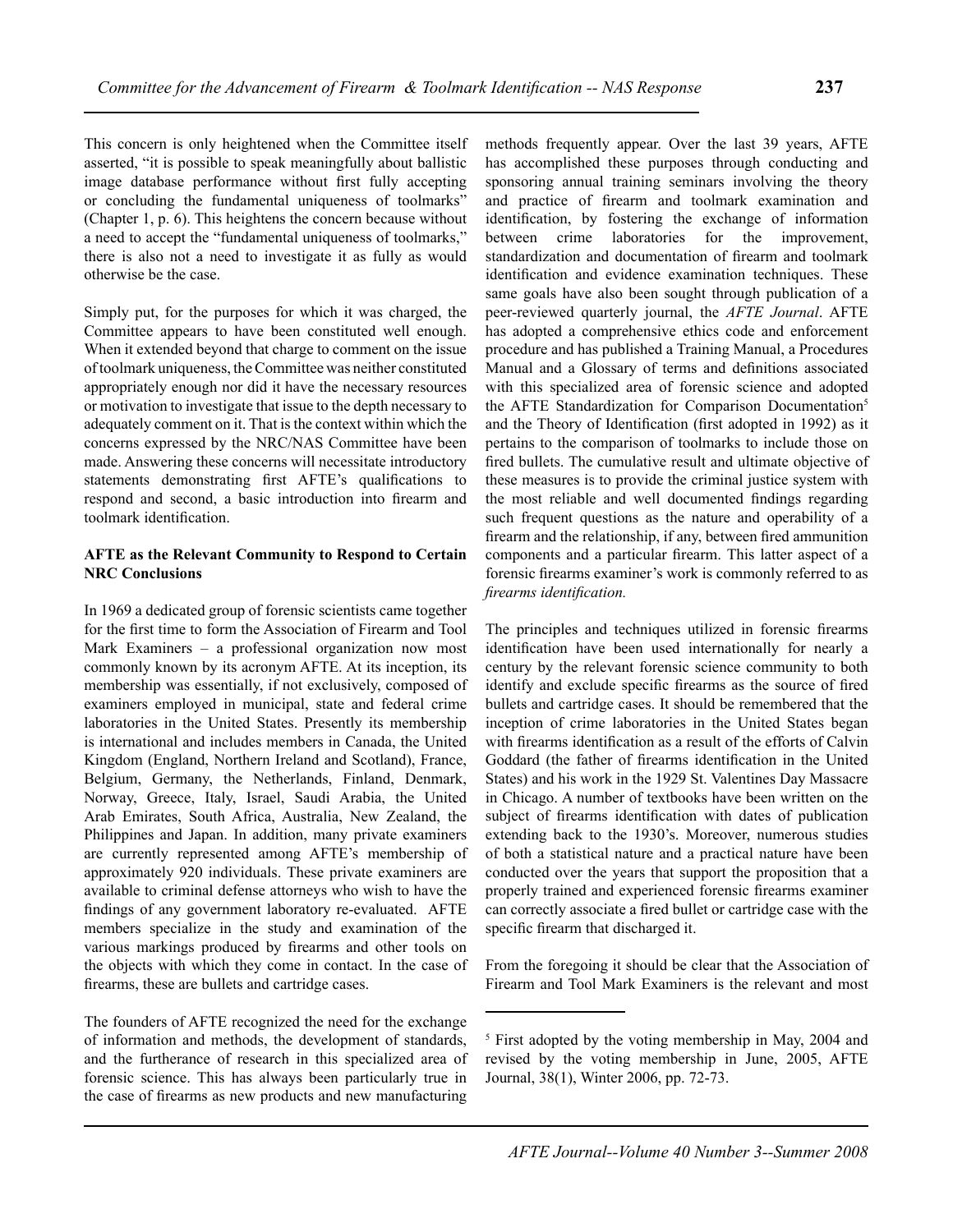knowledgeable community to address and comment upon the statements in the NRC/NAS Ballistic Imaging Report.

# **Firearm and Toolmark Identification**

Forensic firearm identification has been a forensic science discipline in the United States since the 1930's. Firearms identification is a subset of the broader forensic science discipline known as toolmark identification. Toolmark examiners are trained to examine the marks left by tools on any variety of surfaces in an attempt to associate a toolmark to a particular tool that produced the mark. Firearms are simply a subset of tools that impart marks on bullets and cartridge cases. The approach to examining toolmarks of any and all types is the same whether the toolmarks were generated by a screwdriver tip, a pry bar or the bore or breechface of a firearm.

Firearm and toolmark identification is based upon two propositions:

# *Proposition #1:*

Toolmarks imparted to objects by different tools (known nonmatches) will rarely if ever display agreement sufficient to lead a qualified examiner to conclude the objects were marked by the same tool. That is, a qualified examiner will rarely if ever commit a false positive error (misidentification).

# *Proposition #2:*

Most manufacturing processes involve the transfer of rapidly changing or random marks onto work pieces such as barrel bores, breech faces, firing pins, screwdriver blades, and the working surfaces of other common tools. This is caused principally by the phenomena of tool wear and chip formation or by electrical/chemical erosion. Microscopic marks on tools may then continue to change over time from further wear, corrosion, normal use or abuse.

Examiners are trained to recognize three types of markings, known also as "characteristics," which are often imparted onto bullets and cartridge cases: (1) class characteristics; (2) subclass characteristics; and (3) individual characteristics.

• Class characteristics are predetermined during the manufacturing process. As they relate to fired bullets and firearms, they include such features as caliber, number of lands and grooves, the widths of the lands and grooves and the direction of twist of the rifling. For a fired cartridge case, class characteristics are typically limited to the firing pin impression on the primer, which can appear in various shapes, including circular, rectangular, hemispherical, and elliptical. The general

type of machining process used to form the breechface or breech block may be thought of as a class characteristic, e.g., vertically parallel finishing marks, circular cutter marks, etc. Class characteristics may also include the location and spatial orientation of an extractor and ejector particularly in the case of semi-automatic firearms.

• Individual characteristics consist of microscopic, random imperfections along the length of the bore of a firearm created by the manufacturing process, wear, corrosion, erosion, normal use over time and/or abuse. For firearm barrels, these unintended characteristics are initially caused by changes in the tool as the bore of each barrel is produced on the production line. They typically undergo slow modification and change with the passage of time and repeated use of the firearm.

Subclass characteristics occupy a position between class and individual characteristics. These characteristics can exist within a particular production run in the manufacturing process and occasionally arise from: (1) imperfections in a machine tool that persist during the production of multiple firearm components; (2) extreme hardness differences between the machine tool and the work pieces; or (3) particular manufacturing processes such as casting or molding. Qualified examiners are trained to distinguish subclass characteristics from individual characteristics, because identifications cannot be made from subclass characteristics. However, they may be useful in placing a discharged bullet or cartridge case in a limited source subset.

As stated previously, the contacting surfaces of a firearm will change over time from wear and thus leave different marks on bullets and cartridge cases discharged at some later time and usually after considerable use. As microscopic similarities diminish, the likelihood of an inconclusive result increases when comparing bullets or cartridge cases but the likelihood of a false positive remains unchanged.

A number of studies have been performed that have supported the concept that toolmarks are indeed unique and can serve as a means by which the responsible tool can be identified. Many of these studies were performed with tools that were manufactured in consecutive sequence. Consecutively manufactured tools demonstrate the most rigorous challenge to the theory that tool surfaces will leave unique toolmarks because it is expected that two tools that are consecutively manufactured will exhibit the greatest amount of subclass correspondence. These studies have demonstrated that even under these rigorous conditions, tools may leave unique toolmarks.

There is the potential for subclass characteristics, especially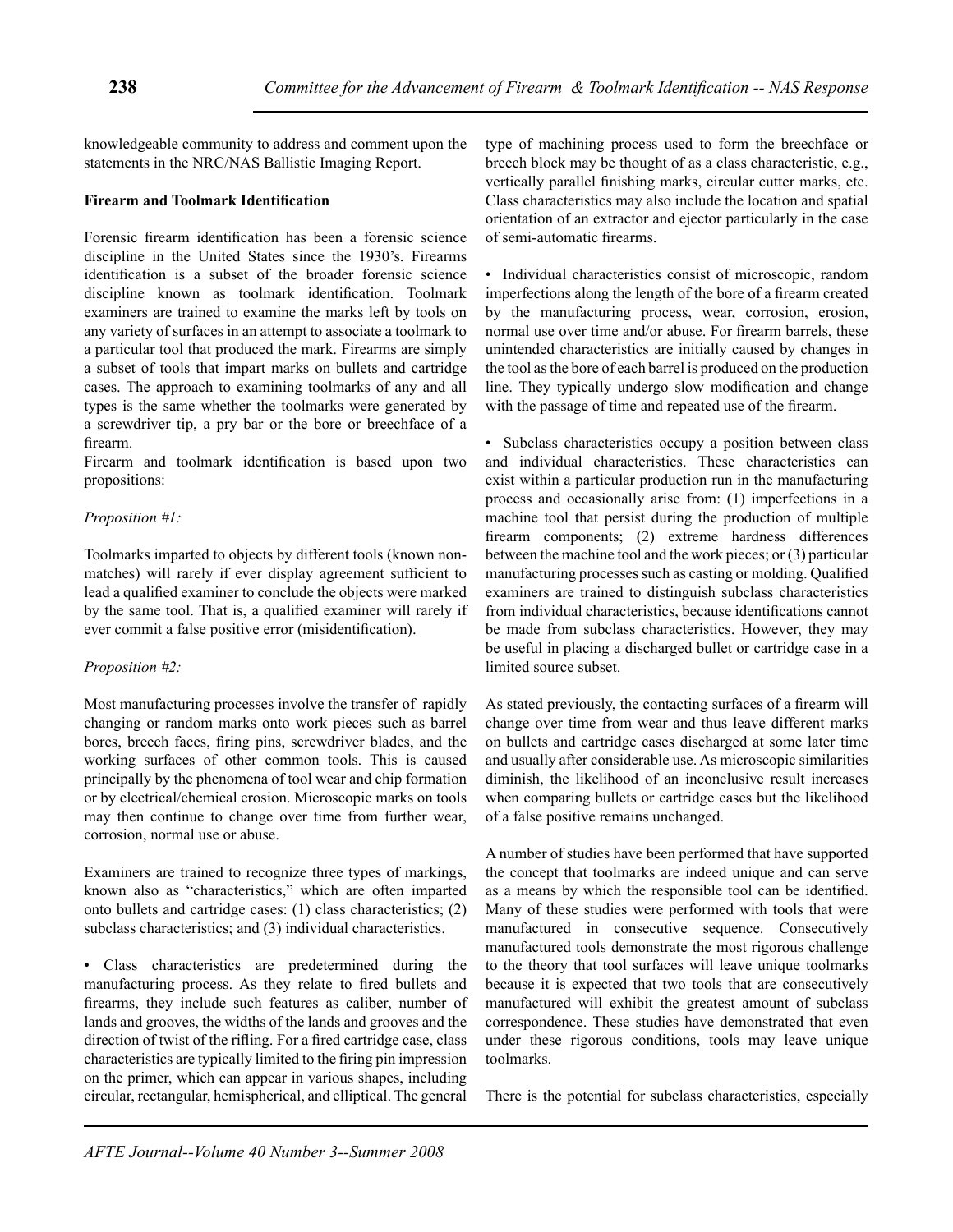in consecutively manufactured tools. However, studies have demonstrated that 1) they are not the norm and 2) the presence of subclass markings is predictable based on knowledge of manufacturing methods and how tools interact with substrates. Therefore, examiners are trained to evaluate which of the manufacturing methods may leave subclass characteristics, how to evaluate tool working surfaces for their presence, to consider the designed working action of the tool and to properly interpret unknown toolmarks in light of the potential for the presence of subclass characteristics. With this knowledge and training, qualified examiners are able to recognize the potential of subclass characteristics, identify them when present, and be conservative when interpreting correspondence when subclass characteristics are present.

Since the inception of firearm and toolmark identification as a forensic discipline, firearm examiners have been using a method known as "pattern matching" to determine whether sufficient similarity exists between firearm-generated toolmarks to warrant a conclusion that two bullets or two cartridge cases came from the same firearm. These "patterns" consist either of arrays or groups of consecutively matching striae in the case of striated toolmarks, such as found on fired bullets, or corresponding (matching) impression toolmarks, such as those found in a firing pin impression on a fired cartridge case.

Currently the final step in the individualization/identification process is subjective in nature but is founded on scientific principles and based on the examiner's training and experience. This final process is preceded by a number of objective measurements/observations that greatly narrow the possible source firearms. These objective measures include caliber determination, the land and groove count, the widths of the lands and grooves, the shape of the firing pin, the general type of finish on the breechface and the spatial relationship between the extractor and ejector in semi-automatic firearms.

In 1992, the Association of Firearms and Tool Mark Examiners (AFTE) memorialized the Theory of Identification in order to explain the basis of opinions of common origin in toolmark comparisons:

1. The Theory of Identification as it pertains to the comparison of toolmarks enables opinions of common origin to be made when the unique surface contours of two toolmarks are in "sufficient agreement."

2. This "sufficient agreement" is related to the significant duplication of random toolmarks as evidenced by a pattern or combination of patterns of surface contours. Significance is determined by the comparative examination of two or more sets of surface contour patterns comprised of individual peaks, ridges and furrows. Specifically, the relative height or depth, width, curvature and spatial relationship of the individual peaks, ridges and furrows within one set of surface contours are defined and compared to the corresponding features in the second set of surface contours. Agreement is significant when it exceeds the best agreement demonstrated between toolmarks known to have been produced by different tools and is consistent with agreement demonstrated by toolmarks known to have been produced by the same tool. The statement that "sufficient agreement" exists between two toolmarks means that the agreement is of a quantity and quality that the likelihood another tool could have made the mark is so remote as to be considered a practical impossibility. *(NOTE: Thus it can be clearly seen that the AFTE Theory of Identification calls for positive toolmark identifications in a practical sense, and not in an absolute sense. This will be critical in further discussion.)*

The AFTE Theory of Identification articulated traditional principles of pattern matching that have been broadly accepted within the forensic firearms community for decades. Today, traditional pattern matching is practiced by firearm and toolmark examiners in forensic laboratories throughout the world. These patterns can take the form of arrays or areas of reproducible striae caused by the dynamic action between the bullet and the bore of a firearm or a sliding or shearing motion between a firearm and a cartridge case. Alternatively, they may take the form of patterns or arrays of impressed marks in one or more areas on a fired cartridge case as a result of the impact of the firing pin and/or breechface due to the extremely high pressures reached during the firing process.

Firearm and toolmark identification involves some degree of subjectivity during the final phase of the examination protocol when the examiner evaluates the degree of correspondence in patterns between two toolmarks with similar class characteristics. This is neither fatal to the identification process nor unique to firearm and toolmark identification. At the most fundamental level it is somewhat analogous to the manner in which we recognize friends and relatives in everyday life. When we see a friend or relative amid a large crowd we are able to make an identification based upon patterns of features that match our memories. While none of us will ever view the face of every living individual in the world, we can easily agree that we would be confident that we have specifically identified our friend or relative. The firearms examiner learns to recognize the 'face of the submitted firearm' through the careful study of test-fired bullets or cartridge cases from that firearm. This 'face' takes the form of reproducible patterns or arrays of striae on fired bullets and any number of striated or impressed marks on fired cartridge cases. Once he or she is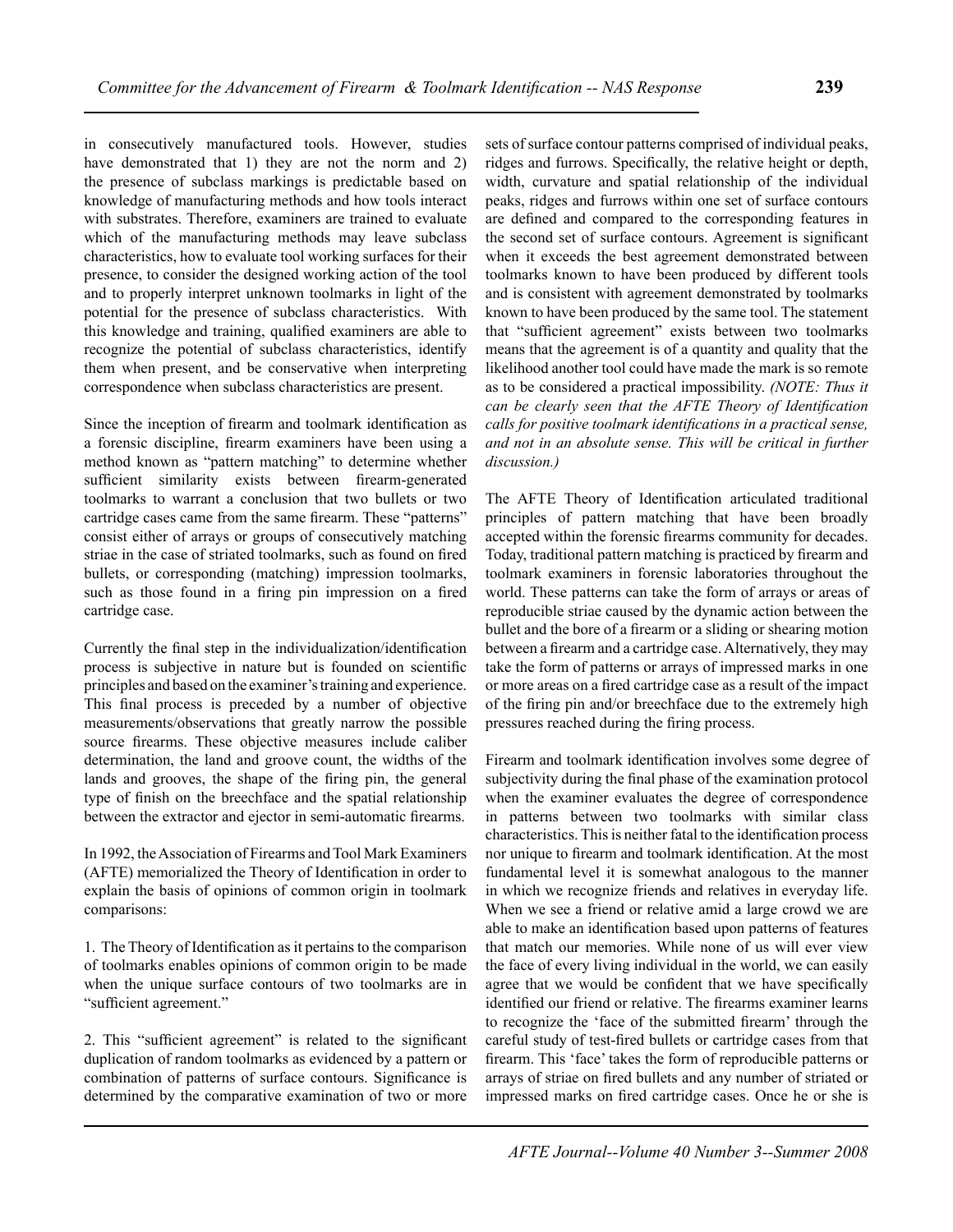satisfied that these patterns are reproducible and are comprised of individual characteristics, the examiner's attention is turned to the evidence specimen. This only occurs after the evidence specimen cannot be excluded on the basis of class characteristics. The trained eye of the firearms examiner is conditioned to recognize corresponding toolmarks on bullets and cartridge cases. The visual side-by-side comparison, made on the comparison microscope, of toolmarks is an objective process that precedes the final step: the subjective evaluation of the significance of the extent of agreement/disagreement objectively observed.

It should be noted that virtually all sciences involve some element of subjectivity. Even an analytical chemist comparing two matching infrared spectra of a standard (known) sample of a pure organic compound and an unknown compound will see small differences between one or more absorption bands in the two spectra. For those not familiar with analytical chemistry, an infrared spectrum is analogous to the molecular fingerprint of a specific compound. Examining and comparing infrared spectra of standard and unknown compounds is a long recognized method of identifying unknown compounds such as drugs, explosives, plastics or any other pure organic substance. These small differences between a standard spectrum and that of the previously unknown compound do not preclude or even detract from the correct identification of the unknown substance because the analytical chemist knows through his or her training and experience that small variations in absorption peak intensities or shapes do occur from sample to sample of the same material. Even with these small variations, spectral database libraries are commonly used to narrow an analysis to just a few potential candidate compounds. Indeed, if two spectra were ever found to match exactly and in every detail throughout the spectrograms, the viewer of such spectra would be correct to consider the results with caution or skepticism. Firearms identification is no different insofar as areas of dissimilarity are concerned. Areas on bullets or cartridge cases that do not take up firearmgenerated markings well, or in a reproducible manner, will vary from bullet to bullet or cartridge case to cartridge case. It is through the examination and study of test fired specimens under the forensic comparison microscope that the trained and experienced examiner comes to know the 'face' or signature of the submitted firearm as expressed on bullets or cartridge cases. This acquired knowledge is then applied to the evidence specimen. In some cases, even without a firearm, it is possible to reach meaningful comparative conclusions with a series of fired bullets or cartridge cases. This is usually possible when these fired evidence specimens are marked in a very reproducible way.

Forensic odontology provides us with another example of

subjectivity in action within a well-established scientific discipline. Forensic odontologists, through their training and experience, are able to specifically identify deceased individuals from dental records. This is not the same as bite mark analysis in which an examiner attempts to link a bite mark to teeth, but rather is the identification of deceased individuals from dental records as might occur in a scenario involving a burned or otherwise decomposed body. The varied shapes, sizes and orientations of an individual's teeth (as shown in archived dental x-ray records) are a part of the basis of the forensic odontologist's evaluation and are compared with x-ray films taken of a deceased individual. Perhaps more important in the identification process are the location and shapes of radio-opaque fillings. Our common sense tells most of us that these combined features cannot occur in another individual yet no statistical or numerical evaluation of these features is known or presently possible. When sufficient quantity and quality of characteristics are found, however, this lack of statistical or numerical evaluation does not preclude the trained and experienced forensic odontologist from establishing the unique identity *(to the exclusion of all other individuals in the world)* of the decedent who is often burned, disfigured and/or decomposed. Moreover, there often is no scale in the same plane as the images and the forensic odontologist is limited to an x-ray image of the teeth and any fillings, not the actual items themselves. Neither the courts nor the public question this acquired skill in pattern recognition and unarticulated probability.

## **Issues and Concerns Raised in the NRC/NAS Ballistic Imaging Report of March 2008**

Earlier, the scope and constitution of the NRC/NAS Committee was discussed. It was shown that while arguably appropriate for the purpose with which they were charged, the constitution of the NRC/NAS Committee was not appropriate for their comments with regard to non-ballistic image related issues. Furthermore, it was shown that the motivation to investigate these seminal issues to the extent necessary to comment on them was not present. Several concerns regarding forensic firearms identification raised in the March 2008 NRC/NAS Report were clearly those of individuals lacking practical experience in this specialized area of forensic science. It is apparent that there was a lack of basic understanding regarding the principles and practices involved in examining firearms evidence and the numerous studies and research efforts that have been carried out over the last half-century.

Most, if not all of their concerns and criticisms have been answered in one recent article by AFTE member Ronald Nichols that appeared in the May 2007 issue of the *Journal of Forensic Science* entitled "Defending the Scientific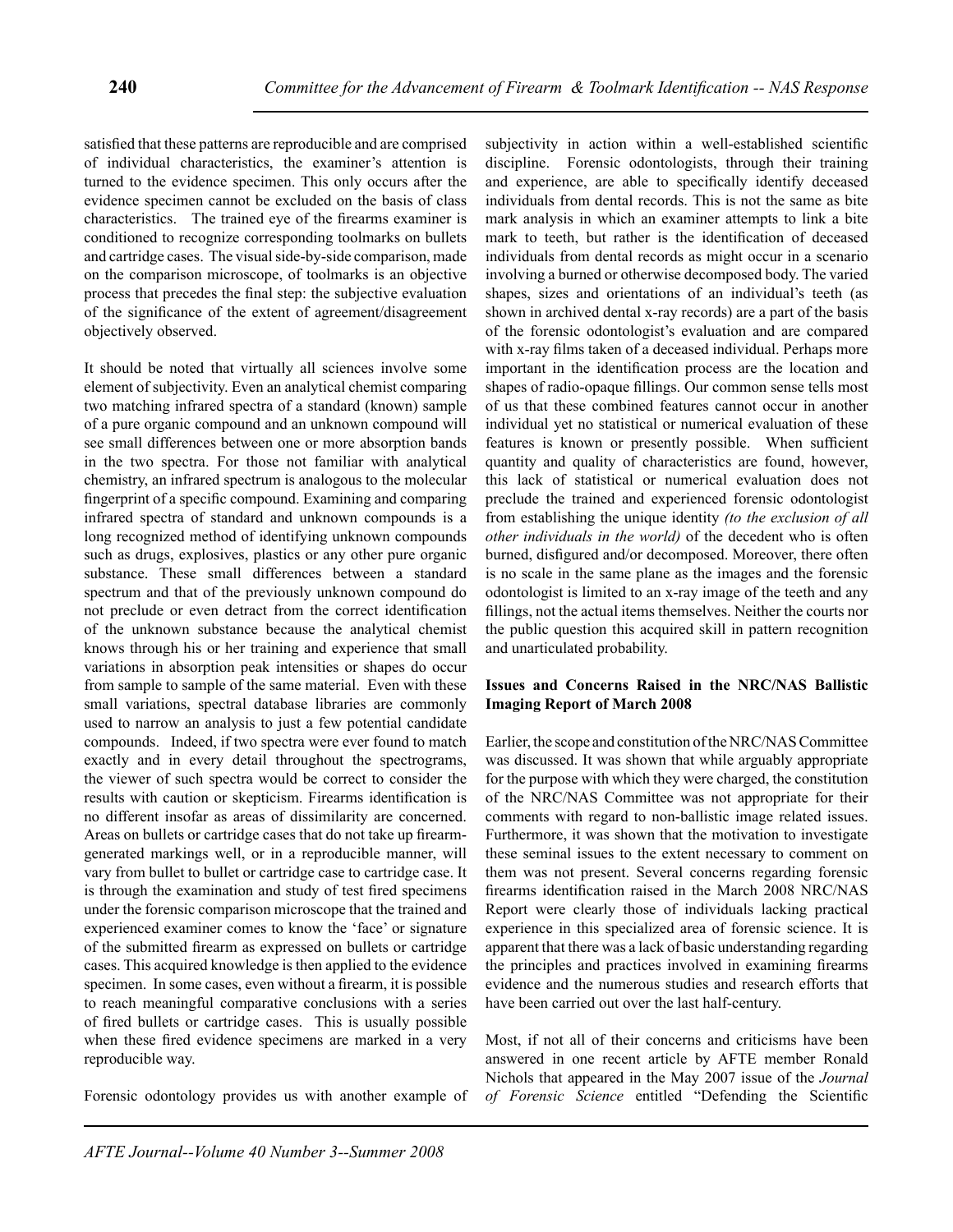Foundations of the Firearms and Tool Mark Identification Discipline: Responding to Recent Challenges" (*J Forensic Sci,* 52(3), May 2007, pp. 586-594). This comprehensive publication includes 65 references. It should also be noted that this journal has a stringent and daunting peer review process. The pages that address the Theory of Identification are pages 586-588. The issue of the permanence of toolmarks can be found on page 588 and the matter of mathematical/ statistical validation of firearms (and non-firearm toolmark) identification can be found on pages 591-592. This article is available on line at www.blackwell-synergy.com or from the author at ronald.nichols@atf.gov.

Those who would preclude the testimony of a forensic firearms examiner often seize upon the subjective element associated with the final step in the identification process, recognized in the Theory of Identification. Nichols effectively addresses the objective-subjective issue on pages 589-590 of his previously cited 2007 article. He concludes that if the subjective component of the identification process were a problem, it would be exposed in our error rates. Yet, that is not the case based on the following evidence:

•Error rates in controlled studies: In the validation studies reported to date, the error rate (defined as the rate of identifications of a toolmark to the wrong tool) has not exceeded one percent and that was in a study of consecutively manufactured knives. The error rates, again, defined as the rate of identifications of a toolmark to the wrong tool, in validation studies involving firearms and firearms related evidence has not exceeded zero.

•Error rates inferred from proficiency testing<sup>6</sup> : Although having some recognized limitations, proficiency tests can provide to the end-user a good estimate of how often examiners, using accepted methods and controls, will make an error of identifying a toolmark to a tool other than the one which produced it. Based on more recent calculations and tests, the error rates are approximately 1% for firearms and approximately 1.3% for toolmarks.

It is recognized that the practice of forensic firearms identification is not and cannot be completely free from error. Infallibility is neither possible nor required in any sector of forensic science or the criminal justice system. But reasonable estimates of error rates *can* be and have been determined and they have been found to be quite low in the case of firearm and toolmark identification. Where errors do occur, it is usually due to the misapplication of the methodology or the competency of the examiner. It is difficult to claim that the science of firearms identification is flawed, unsound or unproven when it is the correct application of this very science by trained and

experienced examiners that detects these infrequent errors.

## **NRC Conclusion #1:**

This is the main conclusion in the NRC report that has caused the most consternation within the profession of firearm and toolmark examiners. It has also precipitated legal challenges to the admissibility of firearm and toolmark identification. The "finding" appears on page 3 of the *Executive Summary*  and is presented here along with the two preceding sentences to put the finding in the proper context:

"Underlying the specific tasks which the committee was charged is the question of whether firearms related marks are unique: that is, whether a particular set of toolmarks can be shown to come *from one weapon to the exclusion of all others.* Very early in its work the committee found that this question cannot now be definitively answered"

#### **"Finding:**

## **The validity of the fundamental assumptions of uniqueness and the reproducibility of firearms related to marks has not yet been fully demonstrated."**

This "finding" can be interpreted in two ways when the preceding two sentences are considered. One way is to include the conclusion, *"…. from one weapon to the exclusion of all others"* as an integral part and prerequisite to the "finding". Considered in this way, the finding is not unreasonable. More is said about this in the response to NRC Conclusions #3.

<sup>6</sup> Thompson, in reviewing the CTS reports after the Peterson and Markham study (Peterson, Markham P. "Crime Laboratory Testing Results, 1978-1991, II: Resolving Questions of Common Origin *J Forensic Sci* 1995;40(6):1009-29), derived the false identification percentage in the same manner as the Peterson and Markham data; the number of false identifications compared to all of the comparisons reported by the responded laboratories. For the years 1978 to 2002 the false identification rate for the firearm proficiency tests is 1.0 %, and for the years 1981 to 2002 the false identification rate for the toolmark proficiency tests is 1.3% (toolmark proficiency tests started in 1981). Grzybowski, R.; Miller, J.; Moran, B.; Murdock, J.; Nichols, R.; Thompson, R. "Firearm/ Toolmark Identification: Passing the Reliability Test Under Federal and State Evidentiary Standards." *AFTE Journal*, 35(2), Spring 2003, pp. 209 – 241. The CTS data for 2003 to 2007 has not been summarized but the data for each of these years is available on the CTS website.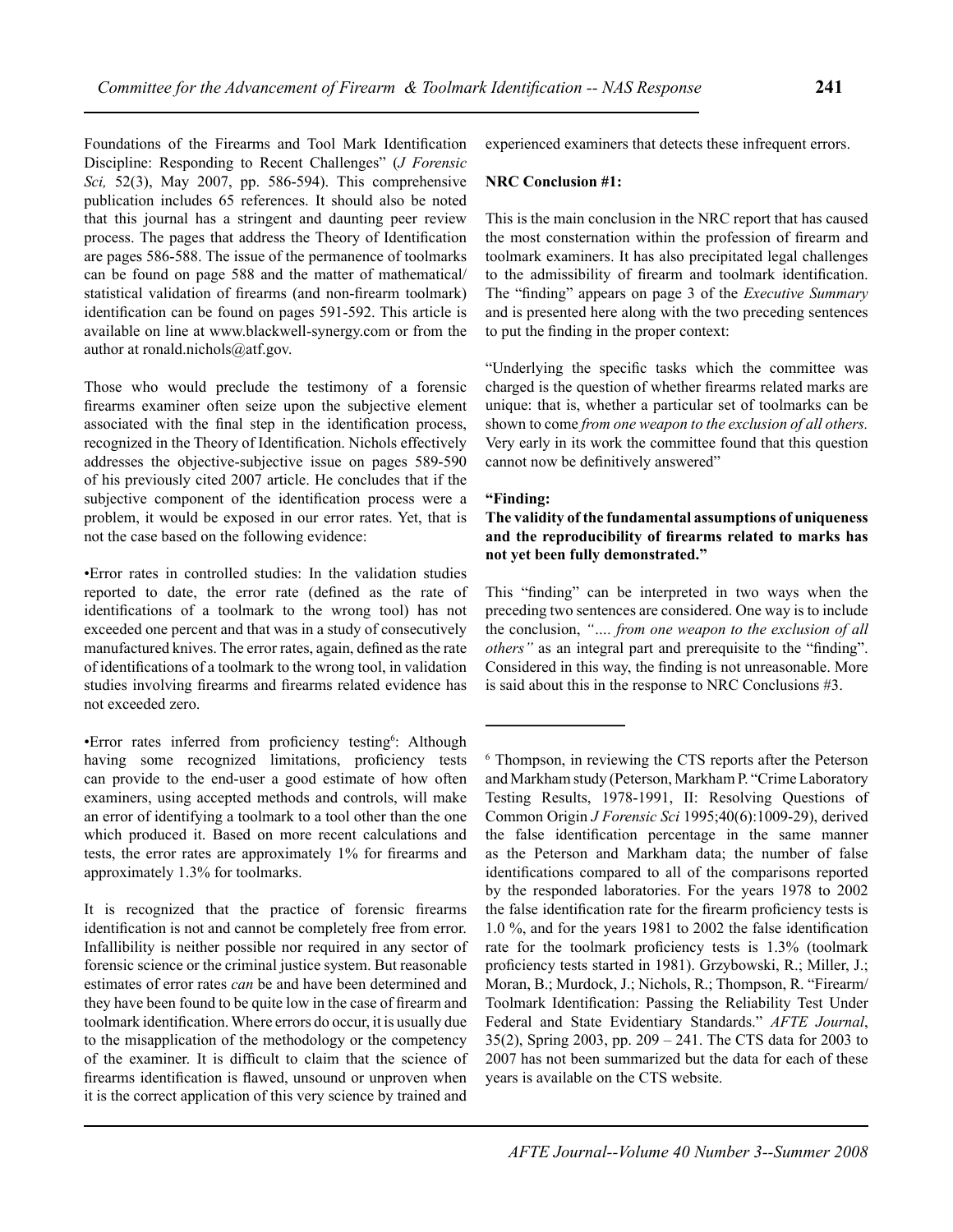If, however, this "finding" is considered without the *"…..to the exclusion of all others7,8"* phrase, it clearly misrepresents years of empirical research summarized by Nichols. This research has conclusively shown that sufficient individuality is often present on tool (firearm tools or non-firearm tools) working surfaces to permit a trained examiner to conclude that a toolmark was made by a certain tool and that there is no credible possibility that it was made by any other tool working surface. Toolmark identifications are made to a practical certainty, not to an absolute certainty. Dr. John Thornton, quoted extensively in the NRC/NAS report, makes these observations about absolute certainty: "… absolute certainty is not a goal that is or can be achieved anywhere in the forensic sciences, or just about anywhere else for that matter. If the expectation is absolute certainty, we will all be forever disappointed. With DNA, we say that a particular suite of alleles could be expected at a rate of one in a squillion; we don't say that there is no possibility whatsoever of a chance replication, i.e., that the denominator is infinity $9$ . In the context of a scientific conclusion, practical certainty occurs when an examiner can affirm all of the following necessary conditions:

1) He or she believes the conclusion to be true and accurate;

2) He or she has rational grounds for believing the conclusion is true and accurate; and

3) He or she acknowledges that, in the abstract, it is not possible to achieve absolute certainty for results flowing from a scientific theory or technique.

## **NRC Conclusion #2:**

"Additional general research on the uniqueness and reproducibility of firearm related toolmarks would have to be done if the basic premises of firearms identification are to be put on a more solid scientific footing." (Chapter 3, p. 23)

In general, we agree with this conclusion. A true science is characterized by continuing research efforts. In the case of firearm and toolmark identification, these efforts over the past 100 or so years have centered on the individuality and permanence of toolmarks, and on the criteria for the identification of both striated and impressed toolmarks. These research efforts have been summarized by Nichols in his part 1 and 2 papers already cited, as well in his 2007 *JFS* paper. Indeed the AFTE Theory of Identification<sup>10</sup> is just that, a theory. Theories are by definition subjected to continual testing and AFTE members take this responsibility seriously, as evidenced by basic research articles that continue to appear not only in the *AFTE Journal* but other peer-reviewed journals

including the aforementioned *Journal of Forensic Sciences*.

The potential volatility or lack of permanence of toolmarks imparted to bullets also seemed to be of concern to the NRC Ballistic Imaging Committee. That the internal surfaces of a gun barrel can change with time and usage is well known to forensic firearms examiners. If the bore of a gun used in a crime were to change between the time of the incident and the submission of the firearm to the laboratory, no "match" is going to be found. The caliber and general rifling characteristics would still be in agreement but the individual characteristics are not likely to show sufficient agreement in quality and quantity to allow the examiner to conclude that he or she was in possession of the responsible gun. Such a situation would lead to an inconclusive finding, e.g., t*he submitted firearm could neither be excluded nor identified as having fired the evidence bullet.* With the exception of deliberate tampering or modification, multiple studies have shown that these changes are gradual, requiring hundreds to thousands of cartridges to be fired before such changes become problematic and preclude an association between an earlier fired bullet or cartridge case and one or more test fired specimens.

Studies in this area have included highly deleterious conditions and firing a number of shots that would be considered excessive except under the most exceptional of circumstances. In those studies involving lead bullets, the reproducibility reduced after a number of shots because of the lead build-up in the barrel. This is not unexpected and has been a known phenomenon to the discipline for decades. However, in those instances in which jacketed bullets or cartridge cases are examined, there has been very good reproducibility of various firearm markings to support an identification even when the fired specimens are thousands apart in sequence.

In summary, tool surfaces will change. With that, the following need to be considered:

• More individual characteristics will develop

<sup>7</sup>Nichols R., Firearm and Toolmark Identification Criteria: a Review of the Literature. *J Forensic Sci* 1997; 42(3):466-74.

<sup>&</sup>lt;sup>8</sup> Nichols R., Firearm and Toolmark Identification Criteria: a Review of the Literature- Part 2. *J Forensic Sci* 2003; 48(2):318-27.

<sup>9</sup> Personal communication with John Murdock, July 15, 2008 <sup>10</sup>*Theory of Identification, Range of Striae Comparison Reports and Modified Glossary Definitions –An AFTE Criteria for Identification Committee Report*, AFTE Journal 1992; 24(3):337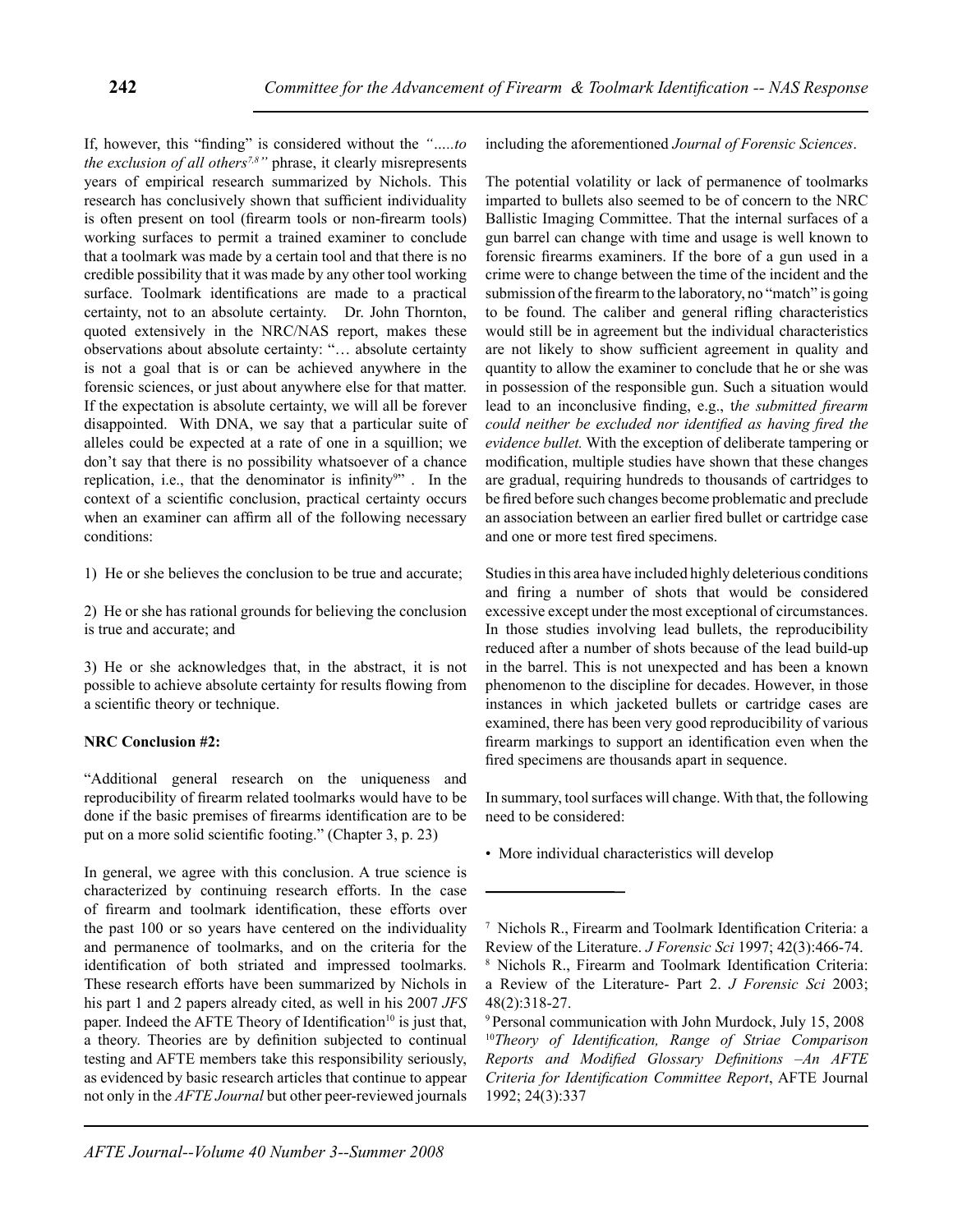• The change is not rapid enough to de-value identification discipline

• The change is not significant enough to prevent an examiner's ability to make identifications

• The worse case scenario would be that an examiner would not be able to achieve an association

The NRC report also states (Chapter 3, p. 23) that "… it could be useful to study the level of agreement of marks generated by the whole system of parts that make up the firearm, rather than treating each mark type in isolation." AFTE asserts that this would not be useful. A firearm is made up of many parts/ tools that may contact a cartridge case or bullet. Each of these tools has its own working surface which must be evaluated individually for subclass and/or individual detail. Each of these tools must be considered individually, not collectively, as a group or system.

## **NRC Conclusion #3:**

"Conclusions drawn in firearms identification should not be made to imply the presence of firm statistical basis when none has been demonstrated" (Chapter 3, p. 23).

While AFTE agrees with this conclusion, the implication that there is no statistical basis for toolmark identification is unwarranted. The study by Biasotti in 1959<sup>11</sup> was a statistical study relating to striated markings on fired bullets produced by the firearm that discharged them. This seminal study was the genesis for what is now known as the consecutive matching striation (CMS) approach to striated toolmark identification. Other studies employing CMS theory have followed to include at least one carried out by a statistician, Dr. David Howitt of the University of California at Davis and presented at the 2007 AFTE Seminar in San Francisco<sup>12</sup>. The CMS method allows for statistical treatments of data and statistical statements to be made regarding striated toolmarks. It is not a substitute for the traditional approach of pattern recognition and matching used by most examiners but is simply a way of: 1) defining the extent of agreement of an array or pattern of striae on a bullet (or any other toolmark comparison) and; 2) provides empirically based support for the conclusions reached by the examiner. This method is not in conflict with the traditional method of pattern matching and, in fact, can be applied to previously located areas of agreement (matching patterns of striae) as a supplemental test or method. The criteria for the identification of impressed toolmarks have recently received the attention of Stone<sup>13</sup> and Collins<sup>14</sup>. Both authors have made significant inroads into quantitatively defining this criterion.

# **Concluding Remarks:**

The NRC/NAS Committee Panel provided a valuable service with regard to their investigation and recommendations of ballistic imaging for the purposes of a national database. Many of their observations and conclusions in this regard appear to be well thought out and not something with which practicing firearm and toolmark examiners would have quarrel. At the same time, the Committee made some comments and statements that they themselves viewed as more tangential to their primary charge and investigation with which the relevant scientific community has strong concerns. These comments were with regard to the uniqueness of toolmarks, the reproducibility of toolmarks and the subjectivity of the interpretation of toolmarks. These issues are fundamental for the firearm and toolmark discipline and as such have been studied since the seminal years of the discipline. They have been the subject of extensive research and development with significant scientific publication dating back nearly a century.

The NRC/NAS statements have helped to show that while very well qualified for the task with which it was charged, the committee lacked the expertise and information necessary for the in-depth study that would be required to offer substantive statements with regard to these fundamental issues of firearm and toolmark identification. The committee itself recognized these limitations. Furthermore, the committee itself identified a lack of necessity to accept these fundamental propositions to move forward in their charged task. Thus, they lacked not only the expertise necessary for an in-depth study of these issues, but also the motivation.

The Association of Firearm and Tool Mark Examiners

 $11$  Biasotti A. A statistical study of the individual characteristics of fired bullets. J Forensic Sci 1959; 4(1):340-50.

<sup>&</sup>lt;sup>12</sup> Howitt D. The Statistical Significance of a Bullet Match. Presented at the 38th Annual AFTE Training Conference, May 27 – June 1, 2007, San Francisco, CA (Howitt concluded that it is possible to determine the probabilities for large numbers of consecutively matched lines on a bullet and to demonstrate that they are extremely unlikely to occur randomly.). Published as: Howitt D., Tulleners F., Cebra K., Chen S. A Calculation of the Theoretical Significance of Fired Bullets. J Forensic Sci. July 2008, 53(4):868–875.

<sup>13</sup> Stone R. How Unique are impressed toolmarks? AFTE J 2003; 35(4):376-83.

<sup>&</sup>lt;sup>14</sup> Collins E. How Unique are impressed toolmarks? An empirical study of 20 worn hammer faces. AFTE J 2004; 37(4):252-95.